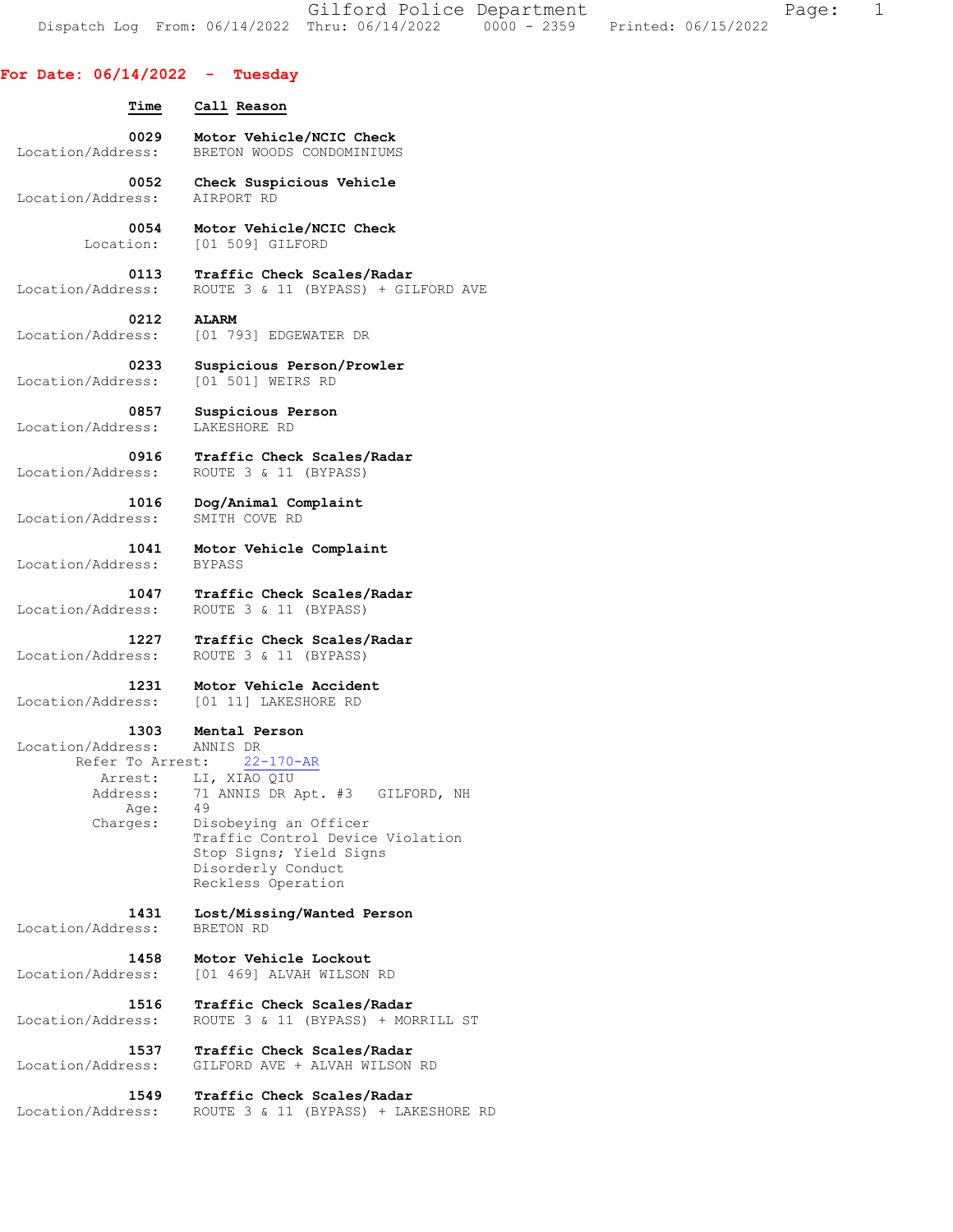|                                                 | Dispatch Log From: 06/14/2022       | Gilford Police Department<br>Thru: 06/14/2022                      | $0000 - 2359$ | Printed: 06/15/2022 | Page: | 2 |
|-------------------------------------------------|-------------------------------------|--------------------------------------------------------------------|---------------|---------------------|-------|---|
| 1557<br>Location/Address:                       | [01 215] LAKESHORE RD               | Traffic Check Scales/Radar                                         |               |                     |       |   |
| 1601<br>Location/Address:                       | [01 510] LAKESHORE RD               | Traffic Check Scales/Radar                                         |               |                     |       |   |
| 1612<br>Location/Address:<br>Refer To Citation: | [02] WEIRS BLVD<br>273903           | Traffic Check Scales/Radar                                         |               |                     |       |   |
| 1621<br>Location/Address:                       |                                     | Traffic Check Scales/Radar<br>ROUTE 3 & 11 (BYPASS) + MORRILL ST   |               |                     |       |   |
| 1622<br>Location/Address:                       | [04] UNION AVE                      | Traffic Check Scales/Radar                                         |               |                     |       |   |
| 1629<br>Location/Address:                       | Escort<br>[02] HIGHLAND ST          |                                                                    |               |                     |       |   |
| 1633<br>Location/Address:                       |                                     | Traffic Check Scales/Radar<br>ROUTE 3 & 11 (BYPASS) + GILFORD AVE  |               |                     |       |   |
| 1638<br>Location/Address:                       | ROUTE 3 & 11 (BYPASS)               | Traffic Check Scales/Radar                                         |               |                     |       |   |
| 1645<br>Location/Address:                       |                                     | Traffic Check Scales/Radar<br>ROUTE 3 & 11 (BYPASS) + GILFORD AVE  |               |                     |       |   |
| 1648<br>Location/Address:<br>Refer To Citation: | LAKESHORE RD<br>273904              | Traffic Check Scales/Radar                                         |               |                     |       |   |
| 1651<br>Location/Address:                       | In Pursuit<br>ROUTE 3 & 11 (BYPASS) |                                                                    |               |                     |       |   |
| 1654<br>Location/Address:                       |                                     | Traffic Check Scales/Radar<br>ROUTE 3 & 11 (BYPASS) + GILFORD AVE  |               |                     |       |   |
| 1701<br>Location/Address:                       | GILFORD AVE                         | Traffic Check Scales/Radar                                         |               |                     |       |   |
| 1713<br>Location/Address:                       |                                     | Traffic Check Scales/Radar<br>ROUTE 3 & 11 (BYPASS) + MORRILL ST   |               |                     |       |   |
| 1714<br>Vicinity of:<br>Refer To Citation:      | [02] WEIRS BLVD<br>273905           | Traffic Check Scales/Radar                                         |               |                     |       |   |
| 1717<br>Location/Address:                       |                                     | Traffic Check Scales/Radar<br>ROUTE 3 & 11 (BYPASS) + MORRILL ST   |               |                     |       |   |
| 1732<br>Location/Address:                       | ROUTE 3 & 11 (BYPASS)               | Traffic Check Scales/Radar                                         |               |                     |       |   |
| 1743<br>Location/Address:                       |                                     | Traffic Check Scales/Radar<br>[01 447] ROUTE 3 & 11 (BYPASS)       |               |                     |       |   |
| 1751<br>Location/Address:                       |                                     | Traffic Check Scales/Radar<br>ROUTE 3 & 11 (BYPASS) + GILFORD AVE  |               |                     |       |   |
| 1800<br>Location/Address:                       |                                     | Traffic Check Scales/Radar<br>ROUTE 3 & 11 (BYPASS) + LAKESHORE RD |               |                     |       |   |
| 1800<br>Location/Address:                       |                                     | Traffic Check Scales/Radar<br>ROUTE 3 & 11 (BYPASS) + GILFORD AVE  |               |                     |       |   |
| 1807                                            |                                     | Traffic Check Scales/Radar                                         |               |                     |       |   |

 Location/Address: ROUTE 3 & 11 (BYPASS) Refer To Citation: 269409

 **1811 Traffic Check Scales/Radar**